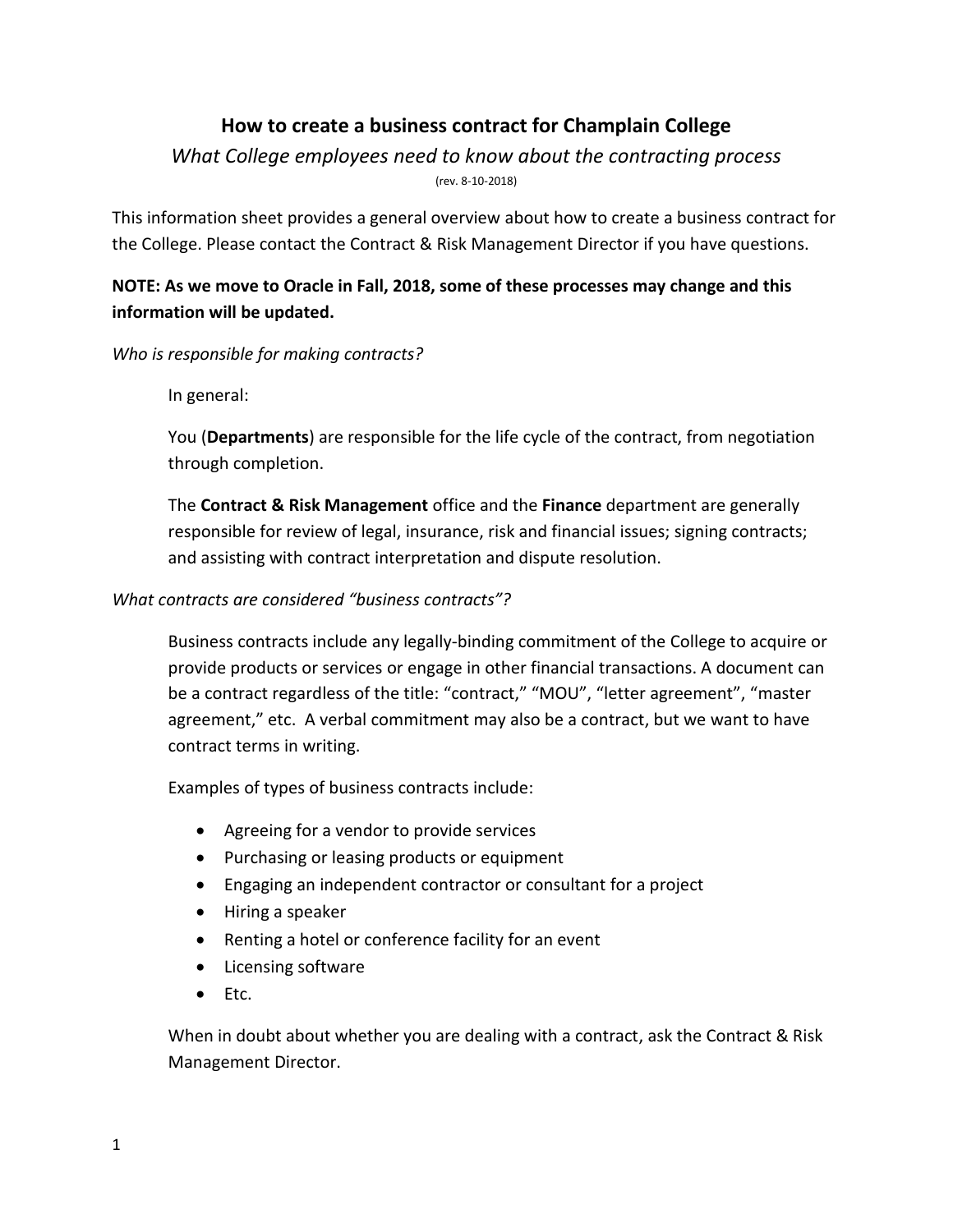#### *Are purchase orders, service orders, etc., considered "business contracts"?*

Some purchase orders and service orders are issued in connection with an existing contract or master agreement that has already been approved and signed by the College. If the vendor requires a signature, the Department can sign these forms.

Purchase orders and service orders that are not connected with an existing, approved contract create a new contractual obligation for the College, and therefore must be approved and signed by Finance. In some circumstances, the Vice President, Finance may authorize Departments to sign these orders.

#### *Why do all contracts have to be reviewed?*

Any contract may present legal, financial or other risks. Even seemingly straight-forward contracts have the potential to expose the College to unexpected obligations or conditions that could increase costs or expose the College to unacceptable liability. In addition, reviews frequently find mistakes or missing information. Finally, some contracts will need approvals by managers, officers or the Board. Therefore, all contracts are to be reviewed by the Contract & Risk Mangement Director and approved by Finance. (For more information, see Finance Policy No. 305)

## *Can I sign a contract?*

The Board of Trustees requires that only certain College officers sign contracts on behalf of the college. Our process is that **business contracts are to be signed only by the Vice President, Finance/Treasurer, the Assistant Treasurer,** or others they have authorized to sign in writing.

## *How do I do an RFP (Request for Proposal)?*

If you want to get multiple bids for a large project, you should prepare an RFP that describes the project in detail and the general terms and conditions. An RFP form is available on this web page. Finance and Contract & Risk Management can assist with completing the RFP.

#### *What are the general steps in the contracting process?*

The contracting process can vary, but this is a typical way contracts are made is:

- 1. You (the Department) should start by making sure you have budget dollars allocated to cover the expense of the contract.
- 2. You negotiate the business terms of the contract with the vendor.